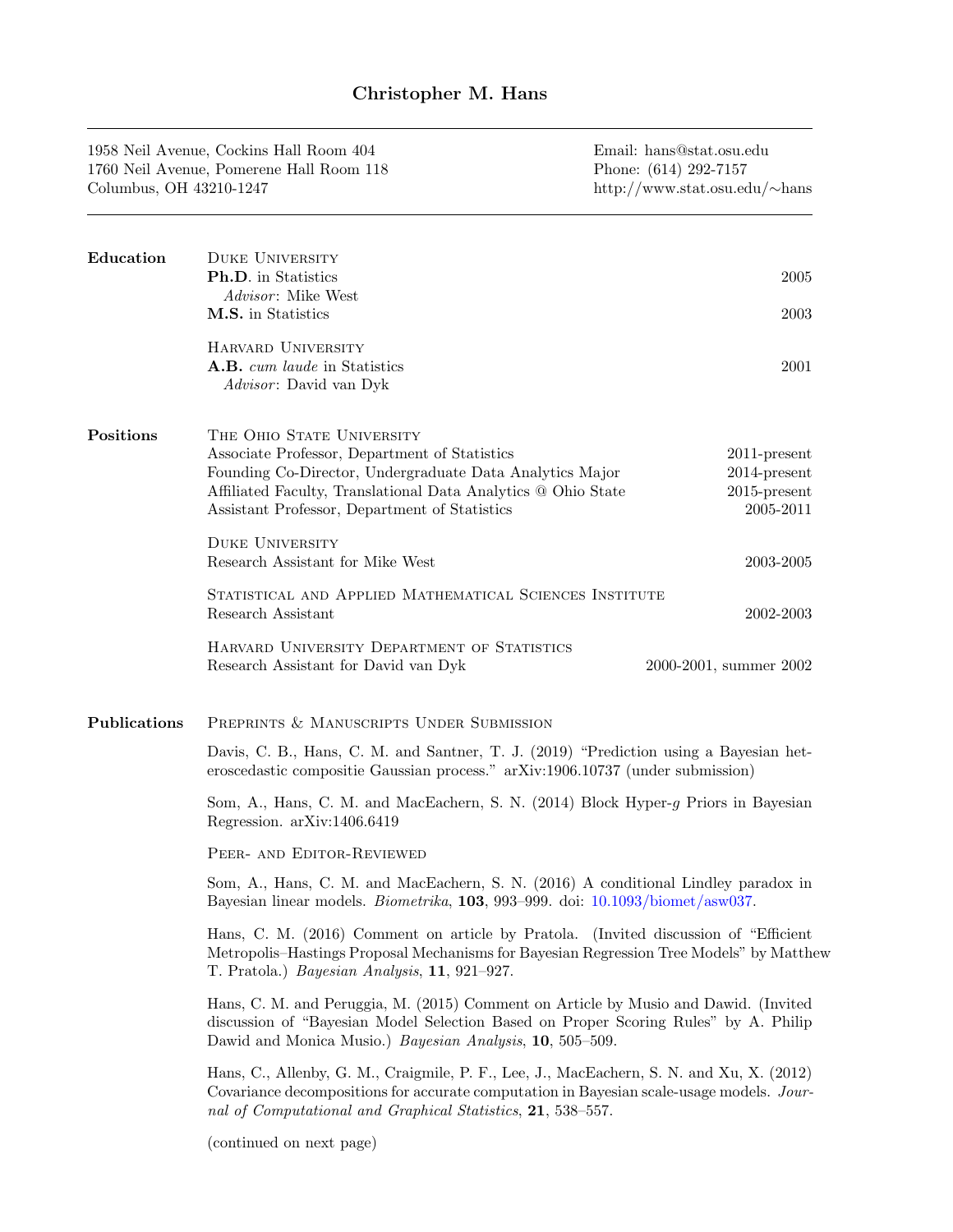## Publications PEER- AND EDITOR-REVIEWED (CONT.)

Hans, C. (2011) Elastic Net Regression Modeling With the Orthant Normal Prior. Journal of the American Statistical Association, 106, 1383–1393.

Hans, C. (2011) Comment on Article by Polson and Scott. (Invited discussion of "Data Augmentation for Support Vector Machines" by Nicholas G. Polson and Steven L. Scott.) Bayesian Analysis, 6, 37–42.

Hans, C. (2010) Model uncertainty and variable selection in Bayesian lasso regression. Statistics and Computing, 20, 221–229.

Hans, C. (2009) Bayesian lasso regression. Biometrika, 96, 835–845.

Hans, C., Dobra, A. and West, M. (2007) Shotgun stochastic search for "large p" regression. Journal of the American Statistical Association, 102, 507-516.

Dressman, H. K., Hans, C., Bild, A., Olson, J., Rosen, E., Marcom, P. K., Liotcheva, V., Jones, E., Vujaskovic, Z., Marks, J., Dewhirst, M. W., West, M., Nevins, J. R. and Blackwell, K. (2006) Gene expression profiles of multiple breast cancer phenotypes and response to neoadjuvant chemotherapy. Clinical Cancer Research, 12, 819–826.

Hans, C. and Dunson, D. B. (2005) Bayesian inferences on umbrella orderings. Biometrics, 61, 1018–1026.

Jones, B., Carvalho, C., Dobra, A., Hans, C., Carter, C. and West, M. (2005) Experiments in stochastic computation for high-dimensional graphical models. Statistical Science, 20, 388–400.

Rich, J.N., Hans, C., Jones, B., Iversen, E. S., McClendon, R. E., Rasheed, B. K. A., Dobra, A., Dressman, H. K., Bigner, D. D., Nevins, J. R. and West, M. (2005) Gene expression profiling and genetic markers in glioblastoma survival. Cancer Research, 65, 4051–4058.

Dobra, A., Hans, C., Jones, B., Nevins, J. R., Yao, G. and West, M. (2004) Sparse graphical models for exploring gene expression data. Journal of Multivariate Analysis, **90**, 196–212.

van Dyk, D. A. and Hans, C. M. (2002) Accounting for Absorption Lines in Images Obtained with the Chandra X-ray Observatory, in Spatial Cluster Modelling (Eds. A. Lawson and D. Denison), Chapman & Hall/CRC, 175–198.

### CONTRIBUTED ARTICLES AND DISCUSSIONS

Hans, C. (2011) Discussion of "Shrink Globally, Act Locally: Sparse Bayesian Regularization and Prediction" by Nicholas G. Polson and James G. Scott. In Bayesian Statistics 9, Eds. J. M. Bernardo, M. J. Bayarri, J. O. Berger, A. P. Dawid, D. Heckerman, A. F. M. Smith and M. West. Oxford, U. K.: Oxford University Press, 530–531.

Hans, C. (2008) Parallel computing and Bayesian modeling. International Society for Bayesian Analysis (ISBA) Bulletin, 15(3), 10–12.

Hans, C., Wang, Q., Dobra, A. and West, M. (2007) SSS: Software for high-dimensional Bayesian regression model search. International Society for Bayesian Analysis (ISBA) Bulletin, 14(2), 8–9.

Hans, C. and West, M. (2006) High-dimensional regression in cancer genomics. International Society for Bayesian Analysis (ISBA) Bulletin, 13(2), 2–3.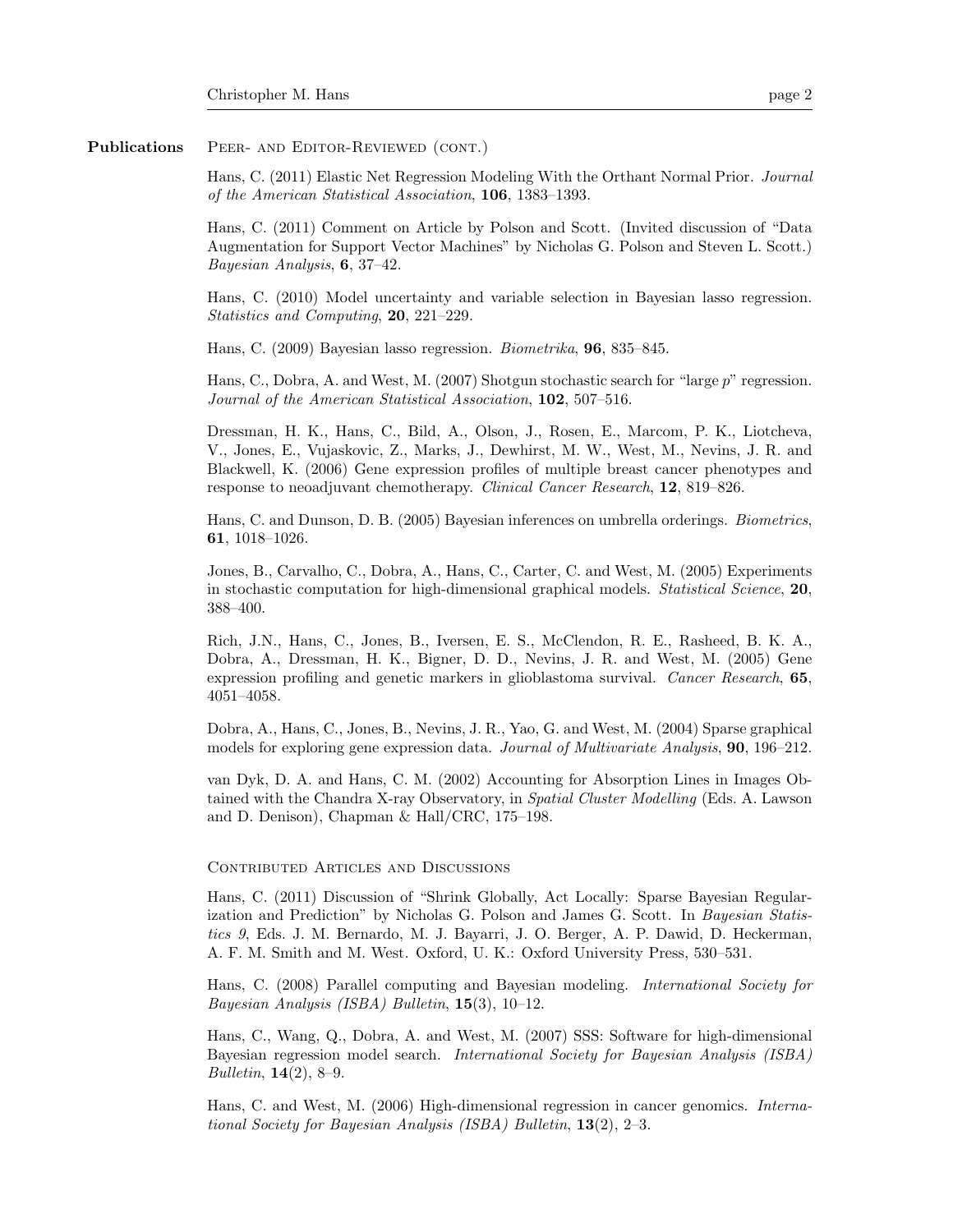# Publications ABSTRACTS AND SHORT ENTRIES

Hans, C. and van Dyk, D. A. (2003) Accounting for absorption lines in high energy spectra, in Statistical Challenges in Modern Astronomy (Eds. E. Feigelson and G. Babu), Springer, 429–430.

## Awards and Honors

|        | ISBA Certificate of Appreciation<br>For service as ISBA Webmaster and moderator of the Bayes News Forums                                                                  | 2013          |
|--------|---------------------------------------------------------------------------------------------------------------------------------------------------------------------------|---------------|
|        | Thomas E. & Jean D. Powers Award for Excellence in the Teaching of Statistics<br>Department of Statistics, The Ohio State University                                      | 2012          |
|        | Inducted into Clarence High School Wall of Fame, Clarence, NY                                                                                                             | 2012          |
|        | James B. Duke Fellowship, Duke University                                                                                                                                 | 2001-2005     |
|        | Detur Prize, Harvard College                                                                                                                                              | 1998          |
|        | Elizabeth Wilder Prize, Department of Germanic Languages and Literatures,<br>Harvard University                                                                           | 1998          |
|        | Valedictorian, Clarence High School                                                                                                                                       | 1997          |
| Grants | Complex Experiments and High-Input Simulators:<br>Challenges in Design, Prediction and Sensitivity<br>Co-PI on NSF grant DMS-1310294 (PI Tom Santner & Co-PI Angela Dean) | 2013-2017     |
|        | Knowledge-Driven Bayesian Regression<br>Principal investigator on NSF grant DMS-1007682 (Co-PI Steve MacEachern)                                                          | 2010-2013     |
|        | High-Dimensional Regression Modeling via Distributed Computing<br>Sole Principal investigator on NSF grant DMS-0706948                                                    | 2007-2010     |
|        | Talks, Seminars and Presentations of Note                                                                                                                                 |               |
|        | Southern Regional Council on Statistics (SRCOS) (research)                                                                                                                | June 2019     |
|        | Southern Regional Council on Statistics (SRCOS) (education)                                                                                                               | June 2019     |
|        | 11th Int'l. Conf. of the ERCIM WG (CMStatistics 2018), Pisa, IT                                                                                                           | December 2018 |
|        | OSU Board of Trustees' Academic Affairs and Student Life Committee                                                                                                        | August 2018   |
|        | Bayes Comp 2018, Barcelona, Spain                                                                                                                                         | March 2018    |
|        | 2018 Assessment Conference, Ohio State University                                                                                                                         | February 2018 |
|        | 10th Int'l. Conf. of the ERCIM WG (CMStatistics 2017), London, UK                                                                                                         | December 2017 |
|        | School of Mathematical and Statistical Sciences, Arizona State Univ.                                                                                                      | October 2017  |
|        | Joint Statistical Meetings, Baltimore, MD                                                                                                                                 | August 2017   |
|        | Workshop on Undergrad. Educ. of Data Science, Shiga Univ., Japan                                                                                                          | January 2017  |
|        | <i>Ibid.</i> , Panel Discussion on "Data Science Education Using Real Data"                                                                                               | January 2017  |
|        | 10th Int'l. Conf. on Comp. & Financial Econometrics, Seville, Spain                                                                                                       | December 2016 |

Department of Statistics, Indiana University October 2016 Joint Statistical Meetings, Chicago, IL August 2016

Thirteenth ISBA World Meeting (research talk), Sardinia, Italy June 2016 Thirteenth ISBA World Meeting (invited discussion), Sardinia, Italy June 2016 9th Int'l. Conf. on Comp. & Financial Econometrics, London, UK December 2015

Latent Variables 2016 Conference, University of South Carolina October 2016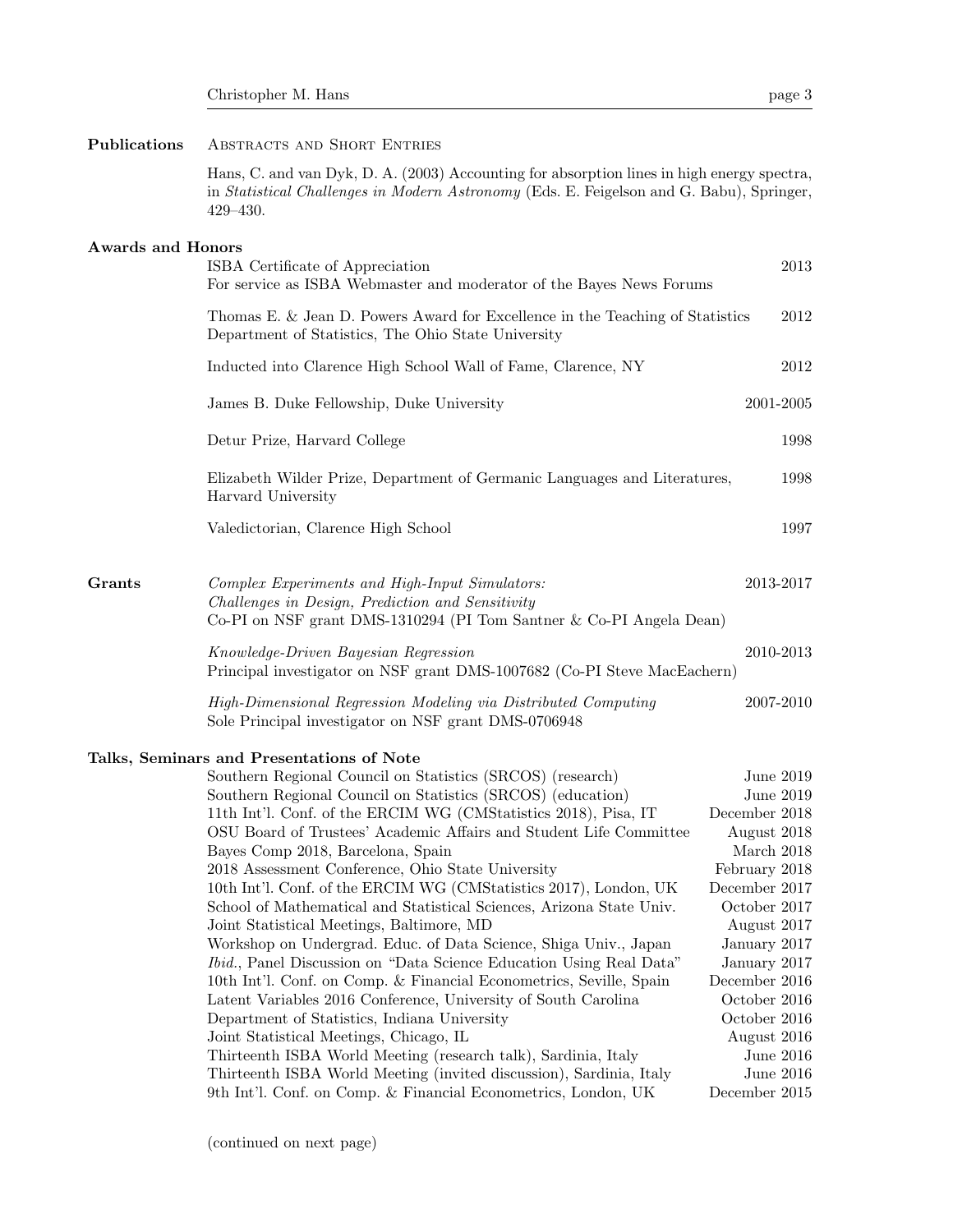# Talks, Seminars and Presentations of Note (cont.)

| Statistics Sect., Dept. of Mathematics, Imperial College London, UK    | December 2015    |                  |
|------------------------------------------------------------------------|------------------|------------------|
| Joint Statistical Meetings, Seattle, WA                                | August 2015      |                  |
| 11th Int'l Workshop on Objective Bayes Methodology, Valencia, Spain    | June 2015        |                  |
| Joint Statistical Meetings, Boston, MA                                 | August 2014      |                  |
| The Abel Symposium, Kabelvåg, Norway                                   | May 2014         |                  |
| Ninth ICSA International Conference, Hong Kong                         | December 2013    |                  |
| Joint Statistical Meetings, Montreal, Canada                           | August 2013      |                  |
| Division of Statistics + Scientific Comp., Univ. of Texas at Austin    | February 2013    |                  |
| 25th Anniversary Conference, Duke Univ. Dept. of Statistical Science   | October 2012     |                  |
| 56th Annual Fall Technical Conference, St. Louis, MO                   | October 2012     |                  |
| Department of Statistics, Univ. of Kentucky                            | September 2012   |                  |
| Joint Statistical Meetings, San Diego, CA                              | August 2012      |                  |
| Eleventh ISBA World Meeting, Kyoto, Japan                              | June 2012        |                  |
| 4th Int'l. Conf. on Computing & Statistics (ERCIM'11), London, UK      | December 2011    |                  |
| Department of Statistics, The Ohio State University                    | October 2011     |                  |
| Center for Machine Learning and Intelligent Systems, UC Irvine         | May 2011         |                  |
| Joint Statistical Meetings, Vancouver, Canada                          | August 2010      |                  |
| Tenth ISBA World Meeting, Benidorm, Spain                              | June 2010        |                  |
| Conference on Nonparametric Statistics and Statistical Learning, OSU   | May 2010         |                  |
| Division of Biostatistics, NY Psychiatric Institute, Columbia Univ.    | May 2010         |                  |
| Third Midwest Statistics Research Colloquium, Univ. of Chicago         | March 2010       |                  |
| Econometrics & Stat. Colloq., U. Chicago Booth School of Business      | November 2009    |                  |
| Joint Statistical Meetings, Washington, DC                             | August 2009      |                  |
| WNAR-IMS Annual Meeting, Portland, OR                                  | <b>June 2009</b> |                  |
| Seminar on Bayesian Inference in Econometrics & Statistics, U. Chicago | May 2008         |                  |
| Center for Statistics and the Social Sciences, Univ. of Washington     | April 2008       |                  |
| Joint Statistical Meetings, Salt Lake City, UT                         |                  | <b>July 2007</b> |
| Department of Statistics, The Wharton School, U. of Pennsylvania       | September 2006   |                  |
| Conference on High Performance Computing, Trinity College Dublin       | August 2006      |                  |
| Joint Statistical Meetings, Seattle, WA                                | August 2006      |                  |
| Ninth Meeting of New Researchers in Statistics, Seattle, WA            | August 2006      |                  |
| Joint Statistical Meetings, Minneapolis, MN                            | August 2005      |                  |
| Departments of Statistics and Biostatistics, Univ. of Michigan         | March 2005       |                  |
| Department of Statistics, Yale University                              | March $2005$     |                  |
| Department of Statistics, UC Irvine                                    | February 2005    |                  |
| Department of Statistics, Ohio State Univ.                             | February 2005    |                  |
| Division of Biostatistics, Univ. of Minnesota                          | February 2005    |                  |
| Econometrics & Statistics Colloquium, U. Chicago GSB                   | January 2005     |                  |
| Department of Statistics & O.R., Universitat de València, Spain        | January 2005     |                  |
| Second Workshop on MC Methods, Harvard U. (with Mike West)             | August 2004      |                  |
| Joint Statistical Meetings, Toronto, Canada                            | August 2004      |                  |
| Workshop on Stochastic Computation, SAMSI                              | February 2003    |                  |
|                                                                        |                  |                  |

# Poster Presentations

| Sixth IMS/ISBA Joint Meeting, Lenzerheide, Switzerland          | January 2016     |
|-----------------------------------------------------------------|------------------|
| Twelfth ISBA World Meeting, Cancun, Mexico                      | <b>July 2014</b> |
| Ninth ISBA World Meeting, Hamilton Island, Australia            | <b>July 2008</b> |
| Third IMS/ISBA Joint Meeting, Bormio, Italy                     | January 2008     |
| Eighth ISBA World Meeting and Valencia Meeting, Benidorm, Spain | <b>June 2006</b> |
| Second IMS/ISBA Joint Meeting, Bormio, Italy                    | January 2005     |
| Seventh ISBA World Meeting, Viña del Mar, Chile                 | May 2004         |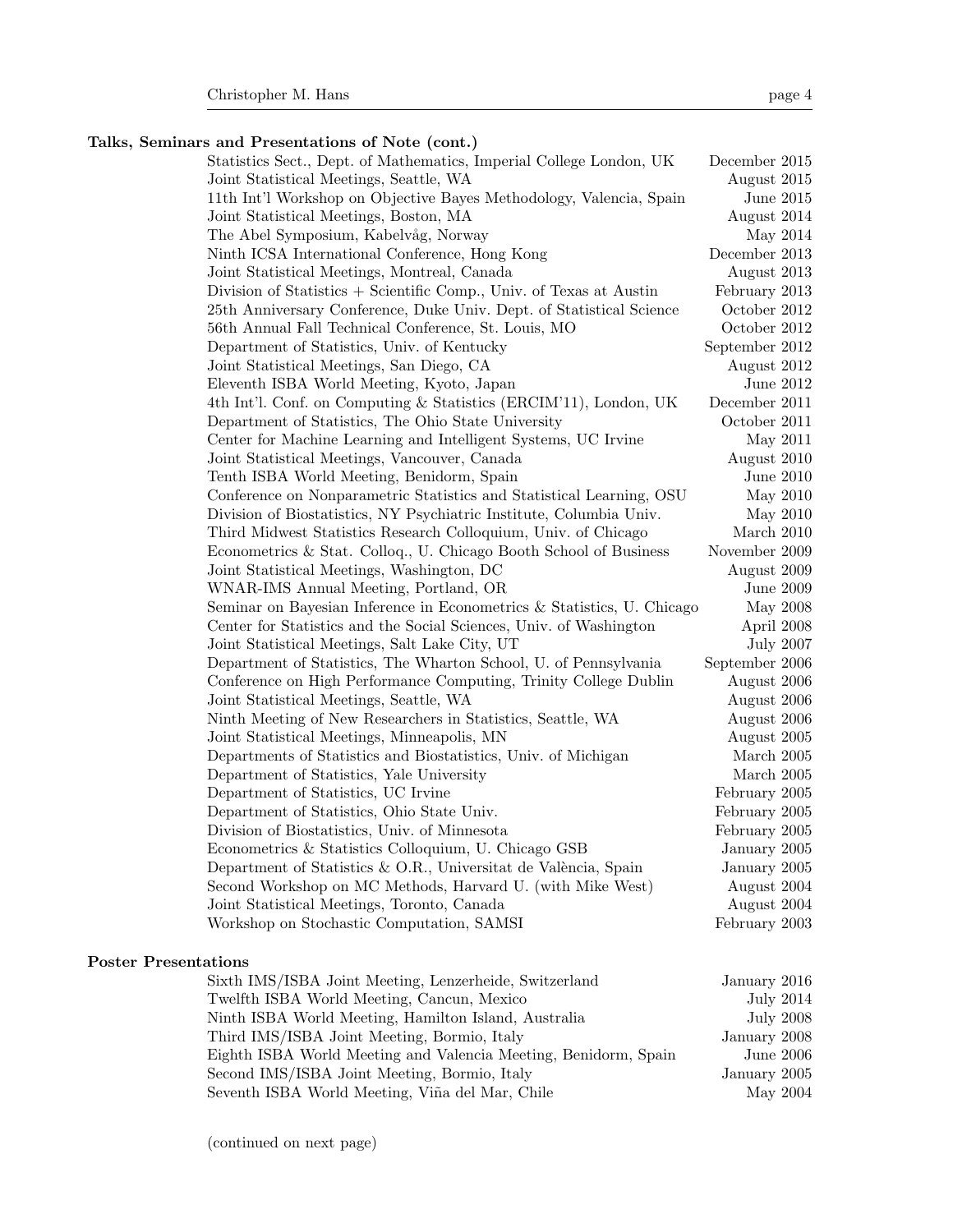Poster Presentations (cont.)

|          | International Workshop on Bayesian Data Analysis, UC Santa Cruz<br>First IMS/ISBA Joint Meeting, Isla Verde, Puerto Rico<br>Statistical Challenges in Modern Astronomy III, Penn. State Univ.      | August 2003<br><b>July 2003</b><br><b>July 2001</b> |
|----------|----------------------------------------------------------------------------------------------------------------------------------------------------------------------------------------------------|-----------------------------------------------------|
| Teaching | THE OHIO STATE UNIVERSITY                                                                                                                                                                          |                                                     |
|          | <b>Statistics 427:</b> Intro. to Prob. and Stat. for Eng. and the Sciences<br>AU 2007-AU 2010, WI 2010 (453 total students)                                                                        |                                                     |
|          | Statistics 529: Data Analysis II<br>WI 2010-WI 2011 (82 total students)                                                                                                                            |                                                     |
|          | <b>Statistics 632:</b> Stochastic Processes I<br>WI 2006-WI 2009, WI 2011-WI 2012 (93 total students)                                                                                              |                                                     |
|          | <b>Statistics 673:</b> Introduction to Computational Statistics<br>AU $2011$ (23 total students)                                                                                                   |                                                     |
|          | <b>Statistics 773:</b> Statistical Computing<br>AU 2005-AU 2006, AU 2008-AU 2011 (144 total students)                                                                                              |                                                     |
|          | <b>Statistics 3301:</b> Statistical Modeling for Discovery I<br>AU 2015-AU 2018 (148 total students)                                                                                               |                                                     |
|          | <b>Statistics 3450:</b> Basic Statistics for Engineers<br>AU 2012-AU 2013 (386 total students)                                                                                                     |                                                     |
|          | <b>Statistics 4193:</b> Data Analytics Capstone<br>$SP$ 2017-2018 (14 total students)                                                                                                              |                                                     |
|          | Statistics 5550: Introductory Time Series Analysis<br>$SP$ 2013- $SP$ 2017 (101 total students)                                                                                                    |                                                     |
|          | <b>Statistics 6550:</b> The Statistical Analysis of Time Series<br>AU 2012, AU 2014 $(51 \text{ total students})$                                                                                  |                                                     |
|          | <b>Statistics 6950:</b> Applied Statistics II<br>$SP$ 2018 (23 total students)                                                                                                                     |                                                     |
| Advising | PH.D. ADVISEES                                                                                                                                                                                     |                                                     |
|          | 1. Sharada Modur (co-advised with Elizabeth Stasny)<br>Missing Data Methods for Clustered Longitudinal Data<br>Faculty Biostatistician, Department of Epidemiology, Johns Hopkins Bloomberg School | May 2010                                            |
|          | of Public Health                                                                                                                                                                                   |                                                     |
|          | 2. Ruoxi Xu<br>Regression Model Stochastic Search via Local Orthogonalization<br>Currently: Quantitative Analyst, Fifth Third Bank                                                                 | December 2011                                       |
|          | 3. Agniva Som (co-advised with Steve MacEachern)<br>Paradoxes and Priors in Bayesian Regression<br>Currently: Machine Learning Scientist, A9 (Amazon)                                              | July 2014                                           |
|          | 4. Casey Davis (co-advised with Tom Santner)<br>A Bayesian Approach to Prediction and Variable Selection Using Nonstationary Gaus-<br>sian Processes<br>Senior Scientist, Merck                    | March 2015                                          |
|          | 5. Linchao Chen (co-advised with Mark Berliner)<br>Predictive Modeling of Large Spatio-Temporal Datasets<br>Statistician, Apple                                                                    | April 2015                                          |
|          | 6. Junyan Wang (co-advised with Mario Peruggia)<br>Empirical Bayes Model Averaging in the Presence of Model Misfit<br>Marketing Data Scientist Manager, JPMorgan Chase & Co.                       | <b>July 2016</b>                                    |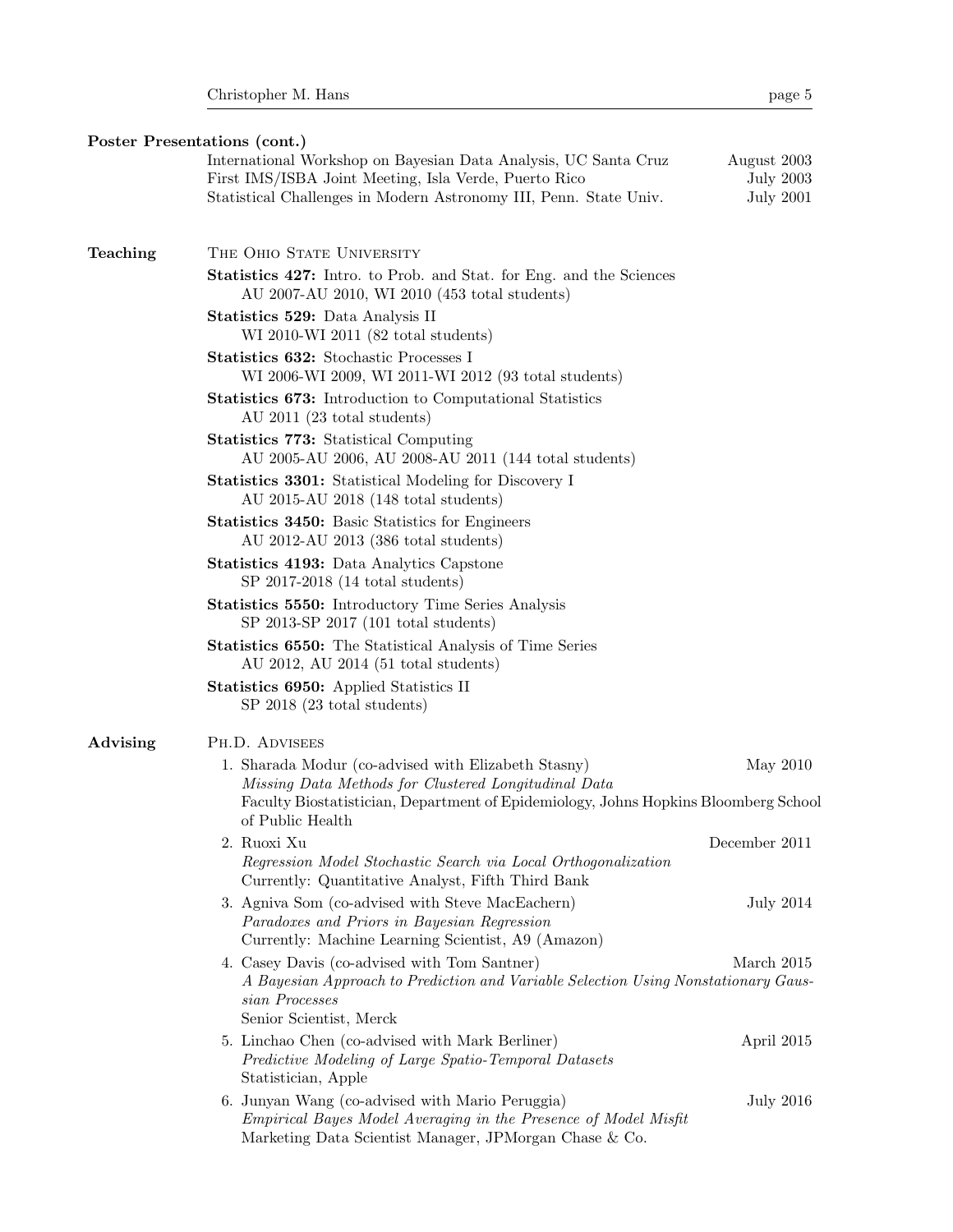Advising MEMBER, PH.D. COMMITTEE

| 1. Shreyan Ganguly                                         | June 2019        |
|------------------------------------------------------------|------------------|
| 2. Jiayin Zheng                                            | January 2018     |
| 3. John Stettler                                           | August 2015      |
| 4. Jiaqi Zaetz                                             | August 2015      |
| 5. Mark Risser                                             | <b>July 2015</b> |
| 6. John Lewis                                              | <b>July 2014</b> |
| 7. Di Cao                                                  | July 2014        |
| 8. Aaron Quan                                              | May 2014         |
| 9. Jonathan Bradley                                        | July 2013        |
| 10. Marian Frazier                                         | May 2013         |
| 11. Xiaomin Xi (Integrated Systems Engineering Department) | April 2013       |
| 12. Pingbo Lu                                              | <b>July 2012</b> |
| 13. Liang Niu                                              | May 2012         |
| 14. Hang Joon Kim                                          | May 2012         |
| 15. Michael Sonksen                                        | June 2011        |
| 16. Juhee Lee                                              | May 2010         |
| 17. Xiuyun Zhang                                           | May 2009         |
| 18. Zhen Wang                                              | March 2009       |
|                                                            |                  |

Member, Candidacy Exam Committee

| 1. Kori Khan                                               | April 2019     |  |
|------------------------------------------------------------|----------------|--|
| 2. Shreyan Ganguly                                         | November 2017  |  |
| 3. Jiayin Zheng                                            | May 2016       |  |
| 4. Junyan Wang (co-chair)                                  | November 2015  |  |
| 5. Jiaqi Zaetz                                             | December 2014  |  |
| 6. Xiaomu Wang                                             | December 2014  |  |
| 7. Andrew Olsen                                            | December 2014  |  |
| 8. John Stettler                                           | May 2014       |  |
| 9. Mark Risser                                             | March 2014     |  |
| 10. Casey Davis (co-chair)                                 | December 2013  |  |
| 11. Staci White                                            | December 2013  |  |
| 12. John Lewis                                             | November 2013  |  |
| 13. Linchao Chen (co-chair)                                | November 2013  |  |
| 14. Agniva Som (co-chair)                                  | November 2013  |  |
| 15. Zhiguang Xu                                            | November 2013  |  |
| 16. Yulei Zhang                                            | August 2013    |  |
| 17. Di Cao                                                 | July 2013      |  |
| 18. Grant Schneider                                        | April 2013     |  |
| 19. Jonathan Bradley                                       | July 2012      |  |
| 20. Marian Frazier                                         | April 2012     |  |
| 21. Xiaomin Xi (Integrated Systems Engineering Department) | March 2012     |  |
| 22. Pingbo Lu                                              | January 2011   |  |
| 23. Liang Niu                                              | March 2011     |  |
| 24. Hang Kim                                               | September 2011 |  |
| 25. Aaron Quan                                             | December 2011  |  |
| 26. Ruoxi Xu (chair)                                       | November 2010  |  |
| 27. Joshua Svenson                                         | June $2010$    |  |
| 28. Michael Sonksen                                        | June $2010$    |  |
| 29. Zhen Wang                                              | June 2008      |  |
| 30. Xiuyun Zhang                                           | May 2008       |  |
| 31. Hyejung Moon                                           | March 2008     |  |
| 32. Sharada Modur (co-chair)                               | November 2007  |  |
| 33. Jie Ding                                               | August 2007    |  |
| 34. Youlan Rao                                             | June 2007      |  |
| 35. Qinying He                                             | June $2006$    |  |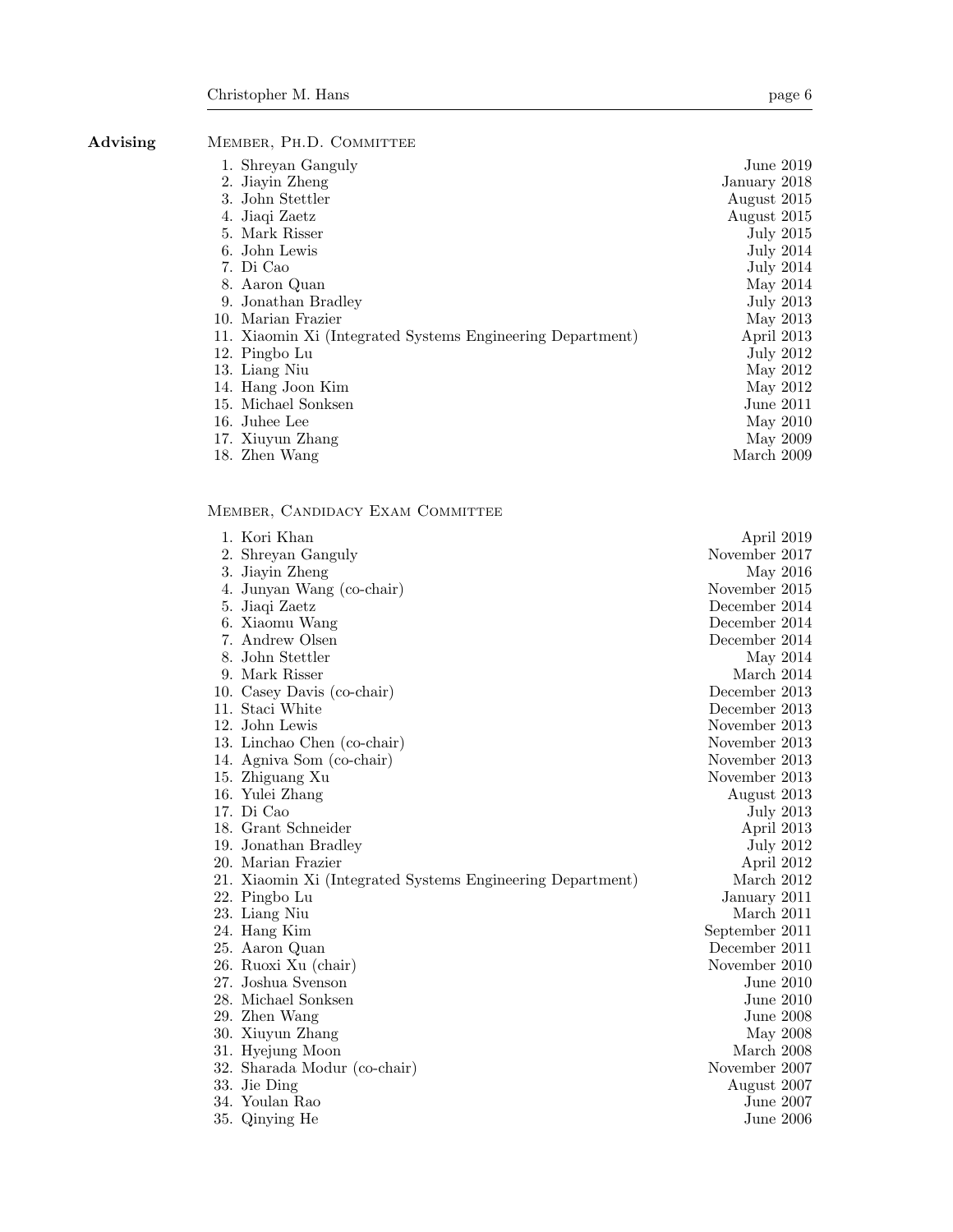| Service | EDITORIAL                                                                                                                                                                                                                                                                                                                                                                                                                                                                                                                                                                                                                                                                                                                                                                                                                              |                              |
|---------|----------------------------------------------------------------------------------------------------------------------------------------------------------------------------------------------------------------------------------------------------------------------------------------------------------------------------------------------------------------------------------------------------------------------------------------------------------------------------------------------------------------------------------------------------------------------------------------------------------------------------------------------------------------------------------------------------------------------------------------------------------------------------------------------------------------------------------------|------------------------------|
|         | Associate Editor, Journal of Computational and Graphical Statistics                                                                                                                                                                                                                                                                                                                                                                                                                                                                                                                                                                                                                                                                                                                                                                    | $2009$ -present              |
|         | Associate Editor, Bayesian Analysis                                                                                                                                                                                                                                                                                                                                                                                                                                                                                                                                                                                                                                                                                                                                                                                                    | 2011-2015                    |
|         | Associate Editor, Computational Statistics and Data Analysis                                                                                                                                                                                                                                                                                                                                                                                                                                                                                                                                                                                                                                                                                                                                                                           | 2010-2013                    |
|         | Panel Reviewer, National Science Foundation                                                                                                                                                                                                                                                                                                                                                                                                                                                                                                                                                                                                                                                                                                                                                                                            | (three panels)               |
|         | Reviewer, AISTATS Conference                                                                                                                                                                                                                                                                                                                                                                                                                                                                                                                                                                                                                                                                                                                                                                                                           | 2010, 2012                   |
|         | Ad hoc Reviewer, National Science Foundation                                                                                                                                                                                                                                                                                                                                                                                                                                                                                                                                                                                                                                                                                                                                                                                           | (one review)                 |
|         | Refereed papers for the following journals:<br>Annals of Applied Statistics, Annals of Statistics, Bayesian Analysis, Biometrics, Biometrika,<br>Canadian Journal of Statistics, Communications in Statistics, Computational Statistics,<br>Computational Statistics and Data Analysis, Genome Biology, Journal of the American<br>Statistical Association, Journal of Business and Economic Statistics, Journal of Compu-<br>tational and Graphical Statistics, Journal of Machine Learning Research, Journal of the<br>Royal Statistical Society Series B, Journal of Statistical Planning and Inference, Metron,<br>PLOS One, Scandinavian Journal of Statistics, Statistical Analysis and Data Mining, Sta-<br>tistical Methodology, Statistical Science, Statistics and Computing, Statistics and Probabil-<br><i>ity Letters</i> |                              |
|         | DEPARTMENT OF STATISTICS, THE OHIO STATE UNIVERSITY                                                                                                                                                                                                                                                                                                                                                                                                                                                                                                                                                                                                                                                                                                                                                                                    |                              |
|         | Faculty Coordinator, ASA DataFest @ OSU                                                                                                                                                                                                                                                                                                                                                                                                                                                                                                                                                                                                                                                                                                                                                                                                | 2016-2018                    |
|         | Chair, Hiring Committee,                                                                                                                                                                                                                                                                                                                                                                                                                                                                                                                                                                                                                                                                                                                                                                                                               |                              |
|         | Associated Faculty/Data Analytics Program Specialist                                                                                                                                                                                                                                                                                                                                                                                                                                                                                                                                                                                                                                                                                                                                                                                   | 2015-2018                    |
|         | Executive Advisory Committee                                                                                                                                                                                                                                                                                                                                                                                                                                                                                                                                                                                                                                                                                                                                                                                                           | AU 2013-SP 2015              |
|         | Chair, Hiring Committee, Academic Planning Specialist staff position                                                                                                                                                                                                                                                                                                                                                                                                                                                                                                                                                                                                                                                                                                                                                                   | 2014, 2017                   |
|         | Chair, Undergraduate Major Committee                                                                                                                                                                                                                                                                                                                                                                                                                                                                                                                                                                                                                                                                                                                                                                                                   | AU 2012-SP 2014              |
|         | Colloquium Committee                                                                                                                                                                                                                                                                                                                                                                                                                                                                                                                                                                                                                                                                                                                                                                                                                   | SP 2009, AU 2013             |
|         | Chair, Curriculum Committee                                                                                                                                                                                                                                                                                                                                                                                                                                                                                                                                                                                                                                                                                                                                                                                                            | AY 2012-2013                 |
|         | Member, Curriculum Committee                                                                                                                                                                                                                                                                                                                                                                                                                                                                                                                                                                                                                                                                                                                                                                                                           | AY 2011-2013                 |
|         | Member, Computer Advisory Committee                                                                                                                                                                                                                                                                                                                                                                                                                                                                                                                                                                                                                                                                                                                                                                                                    | 2006-2013                    |
|         | Member, Undergraduate Committee                                                                                                                                                                                                                                                                                                                                                                                                                                                                                                                                                                                                                                                                                                                                                                                                        | SU 2012-SP 2014              |
|         | Member, Qualifier Exam I Committee                                                                                                                                                                                                                                                                                                                                                                                                                                                                                                                                                                                                                                                                                                                                                                                                     | 17 total exam offerings      |
|         | Chair, Qualifier Exam I Committee                                                                                                                                                                                                                                                                                                                                                                                                                                                                                                                                                                                                                                                                                                                                                                                                      | 4 exam offerings             |
|         | Coordinator, Quantitative Studies in Consumer Behavior Seminar                                                                                                                                                                                                                                                                                                                                                                                                                                                                                                                                                                                                                                                                                                                                                                         | AU 2006, SP 2009             |
|         | Member, Semester Conversion Subcommittee on Engineering                                                                                                                                                                                                                                                                                                                                                                                                                                                                                                                                                                                                                                                                                                                                                                                | 2009-2011                    |
|         | Member, MAS Exam Committee                                                                                                                                                                                                                                                                                                                                                                                                                                                                                                                                                                                                                                                                                                                                                                                                             | 5 total exam offerings       |
|         | Lecturer, Statistics $801\,$                                                                                                                                                                                                                                                                                                                                                                                                                                                                                                                                                                                                                                                                                                                                                                                                           | 4 total lectures             |
|         | Lecturer, Statistics 8010                                                                                                                                                                                                                                                                                                                                                                                                                                                                                                                                                                                                                                                                                                                                                                                                              | 3 total lectures             |
|         | THE OHIO STATE UNIVERSITY                                                                                                                                                                                                                                                                                                                                                                                                                                                                                                                                                                                                                                                                                                                                                                                                              |                              |
|         | Institutional Advisory Board, Translational Data Analytics Institute                                                                                                                                                                                                                                                                                                                                                                                                                                                                                                                                                                                                                                                                                                                                                                   | 2019-2020                    |
|         | ASC Idea Fest Hackathon Judge                                                                                                                                                                                                                                                                                                                                                                                                                                                                                                                                                                                                                                                                                                                                                                                                          | 2015                         |
|         | ASC Career Services Task Force                                                                                                                                                                                                                                                                                                                                                                                                                                                                                                                                                                                                                                                                                                                                                                                                         | 2014-2015                    |
|         | Liaison to the CoE Core Curriculum and College Services Committee                                                                                                                                                                                                                                                                                                                                                                                                                                                                                                                                                                                                                                                                                                                                                                      | 2012-2014                    |
|         | ASC Strategic Planning Subcommittee                                                                                                                                                                                                                                                                                                                                                                                                                                                                                                                                                                                                                                                                                                                                                                                                    | 2012                         |
|         | Denman Undergraduate Research Forum Judge                                                                                                                                                                                                                                                                                                                                                                                                                                                                                                                                                                                                                                                                                                                                                                                              | 2016, 2015, 2011, 2010, 2008 |
|         |                                                                                                                                                                                                                                                                                                                                                                                                                                                                                                                                                                                                                                                                                                                                                                                                                                        |                              |

Graduate Faculty Representative, Ph.D. Exam 1. Jiaxin Wu (Physics) July 2019<br>2. Samuel Ting (Biomedical Engineering) December 2015 2. Samuel Ting (Biomedical Engineering)